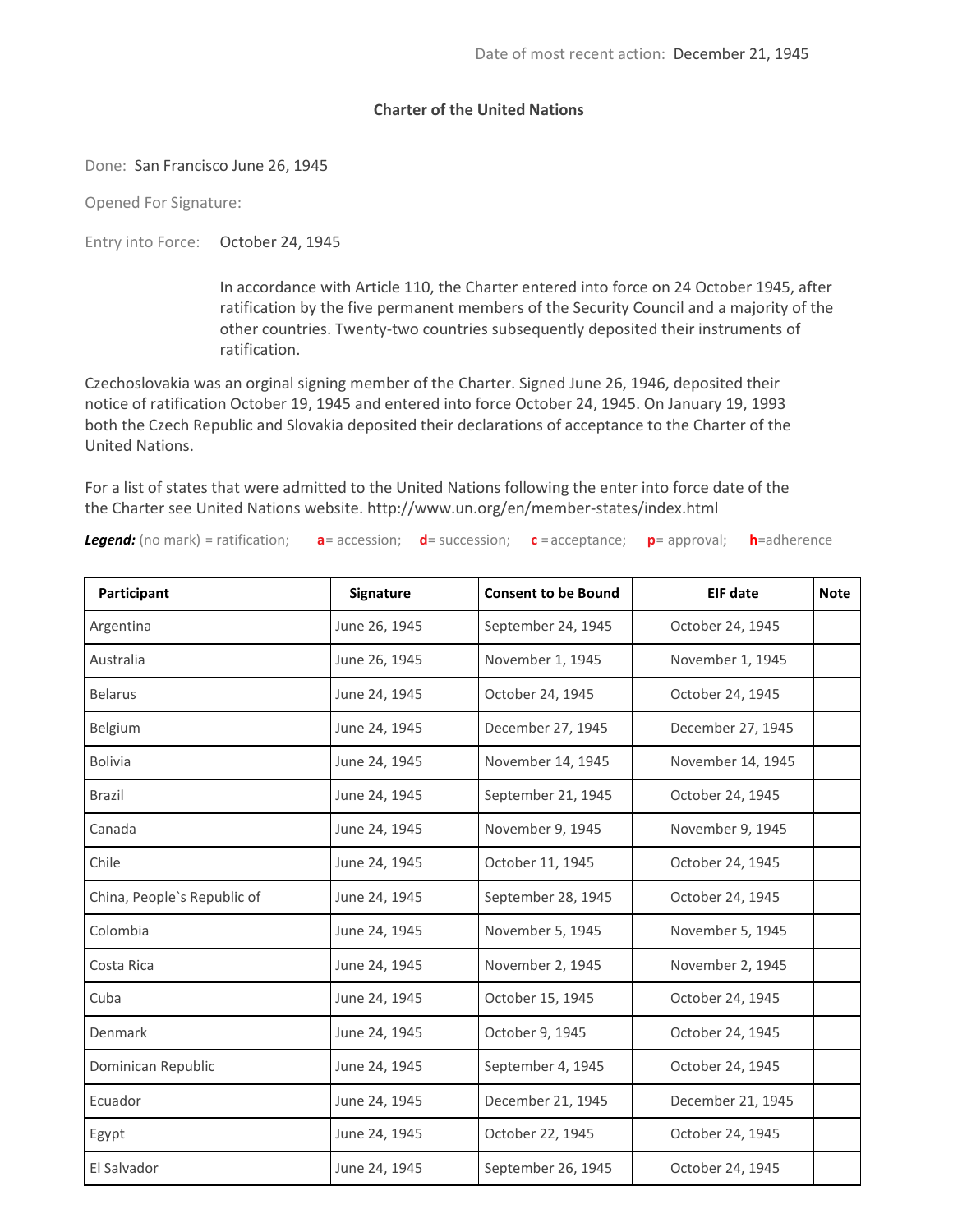| Ethiopia             | June 24, 1945 | November 13, 1945  | November 13, 1945 |                |
|----------------------|---------------|--------------------|-------------------|----------------|
| France               | June 24, 1945 | August 31, 1945    | October 24, 1945  |                |
| Greece               | June 24, 1945 | October 25, 1945   | October 25, 1945  |                |
| Guatemala            | June 24, 1945 | November 21, 1945  | November 21, 1945 |                |
| Haiti                | June 24, 1945 | September 27, 1945 | October 24, 1945  |                |
| Honduras             | June 24, 1945 | December 17, 1945  | December 17, 1945 |                |
| India                | June 24, 1945 | October 30, 1945   | October 30, 1945  |                |
| Iran                 | June 24, 1945 | October 16, 1945   | October 24, 1945  |                |
| Iraq                 | June 24, 1945 | December 21, 1945  | December 21, 1945 |                |
| Lebanon              | June 24, 1945 | October 15, 1945   | October 24, 1945  |                |
| Liberia              | June 24, 1945 | November 2, 1945   | November 2, 1945  |                |
| Luxembourg           | June 24, 1945 | October 17, 1945   | October 24, 1945  |                |
| Mexico               | June 24, 1945 | November 7, 1945   | November 7, 1945  |                |
| Netherlands          | June 24, 1945 | December 10, 1945  | December 10, 1945 | 1              |
| New Zealand          | June 24, 1945 | September 19, 1945 | October 24, 1945  |                |
| Nicaragua            | June 24, 1945 | September 6, 1945  | October 24, 1945  |                |
| Norway               | June 24, 1945 | November 27, 1945  | November 27, 1945 |                |
| Panama               | June 24, 1945 | November 13, 1945  | November 13, 1945 |                |
| Paraguay             | June 24, 1945 | October 12, 1945   | October 24, 1945  |                |
| Peru                 | June 24, 1945 | October 31, 1945   | October 31, 1945  |                |
| Philippines          | June 24, 1945 | October 11, 1945   | October 24, 1945  |                |
| Poland               | October 15,   | October 24, 1945   | October 24, 1945  | 1              |
| Russia               | June 24, 1945 | October 24, 1945   | October 24, 1945  | $\overline{2}$ |
| Saudi Arabia         | June 24, 1945 | October 18, 1945   | October 24, 1945  |                |
| South Africa         | June 24, 1945 | November 7, 1945   | November 7, 1945  |                |
| Syria                | June 24, 1945 | October 19, 1945   | October 24, 1945  |                |
| Turkey               | June 24, 1945 | September 28, 1945 | October 24, 1945  |                |
| Ukraine              | June 24, 1945 | October 24, 1945   | October 24, 1945  |                |
| United Kingdom       | June 24, 1945 | October 20, 1945   | October 24, 1945  |                |
| <b>United States</b> | June 24, 1945 | August 8, 1945     | October 24, 1945  |                |
| Uruguay              | June 24, 1945 | December 18, 1945  | December 18, 1945 |                |
| Venezuela            | June 24, 1945 | November 15, 1945  | November 15, 1945 |                |
|                      |               |                    |                   |                |